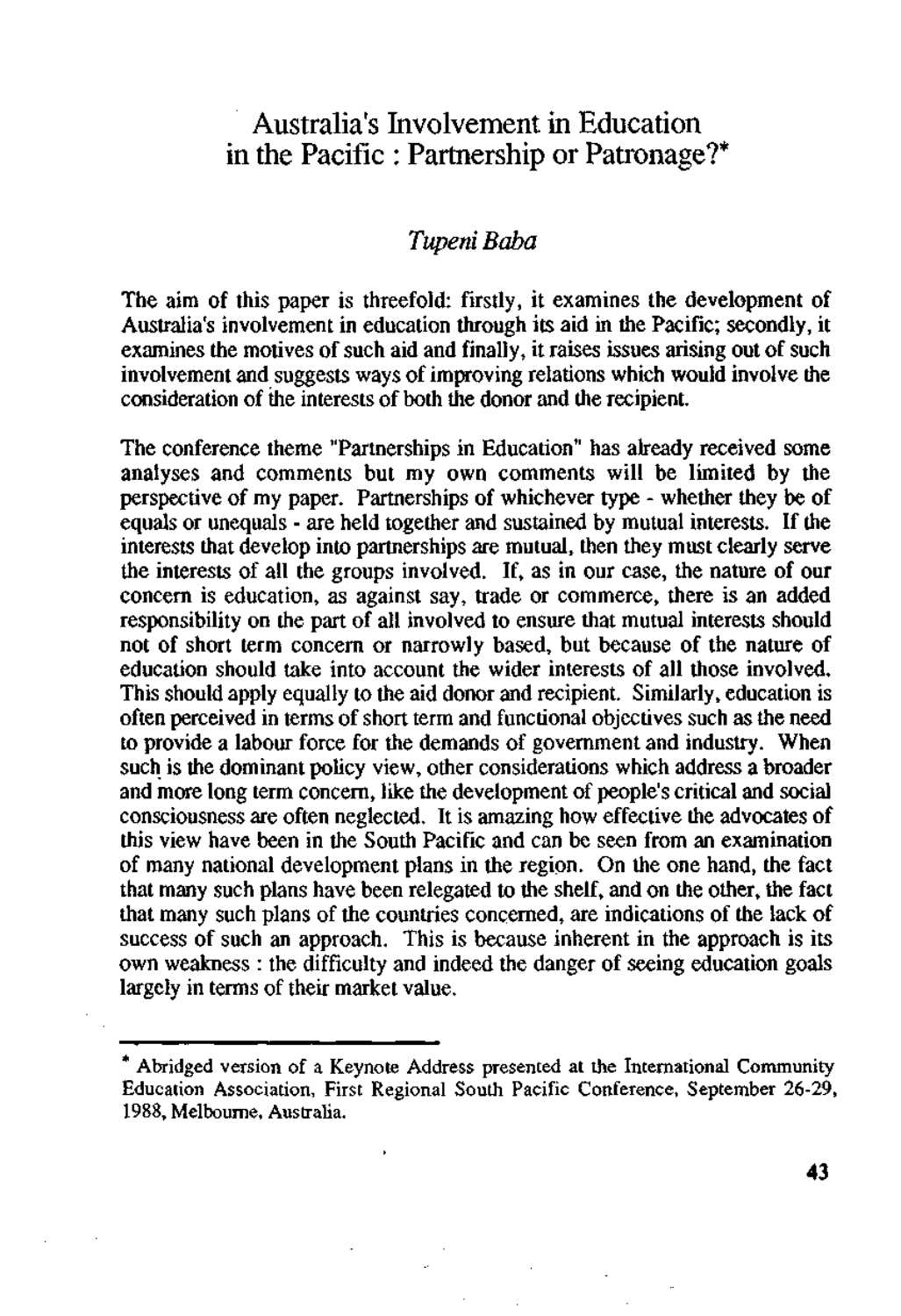Australia's involvement in education in the Pacific can be divided into three stages: the colonial, the post-colonial and the neo-colonial periods.

### **The colonial period**

The colonial period began about the second half of the 19th century when the Australian (and New Zealand) missionaries began to take a dominant role in the Pacific. Although initially missionaries of the Pacific came largely from the United Kingdom and Europe, their activities were gradually assumed by Australian and New Zealanders. The Christian churches took an active role in education in the Pacific and as the English and European Christian missionary numbers dwindled, the numbers of Australia and New Zealand missionaries correspondingly increased and so too their activities in the field of education. In the case of Fiji, 70% of all the missionaries that served there during the years 1916-1938 came mainly from two Australian states, Victoria and New South Wales.

Initially, the involvement of Australians was limited to mission schools and extended to government schools which were established later and which took over the Christian mission system, though not completely.

The mission schools were concerned not only with the evangelisation of the natives, but also with attempting to provide an alternative way of life for them. The curriculum was focussed on the type of life the natives were expected to live and included the three R's, the teaching of hygiene, carpentry and agricultural skills and of course the teaching of the scriptures. The medium of instruction was usually the dominant vernacular in the area.

Through government involvement, the focus shifted from a total concern with the kind of life that the people were expected to live to the servicing of the colonial administration. Education gradually became concerned with the training of clerks and public servants with a view to ensuring the maintenance of law and order and public services based on colonial models.

The curriculum also began to emphasise the teaching of the metropolitan languages of the colonising nations notably English, French and German. There was wholesale importation of curricula of the colonising powers which emphasised a shift to more academic learning. The adoption of colonial

**44**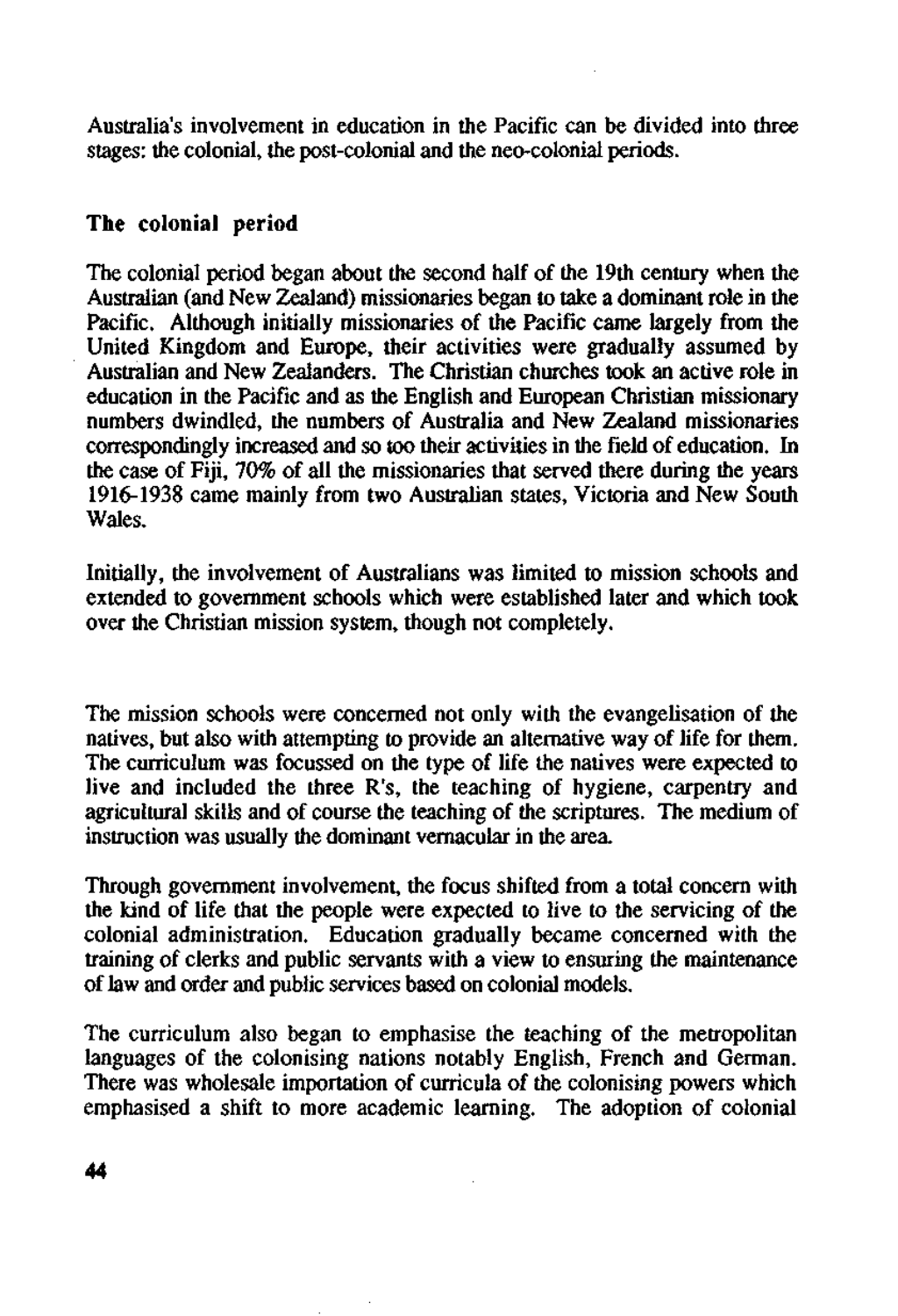curricula and learning became complete when even the external examinations of the metropolitan countries were adopted. All these examinations were replaced much later, after the attainment of political independence of these countries. Even one of the last remaining external examinations is use, the New Zealand University Entrance Examination, was only replaced at the end of 1988. The impetus for change came as a result of a desire for greater relevance and from the decision of the New Zealand Government to discontinue this examination in its own country.

Australia's involvement in education was evident at state level. For instance, the Queensland and NSW examinations were used in Papua New Guinea, respectively. The Victorian and NSW systems influenced those in Fiji, Tonga, the Solomon Islands and Nauru. At the same time, New Zealand became involved in the Cook Islands, Niue, Western Samoa and Tokelau. As the New Zealand examinations, in particular the School Certificate and University Entrance, became widely adopted, New Zealand influence in Education became more dominant especially in the Polynesian and Micronesian islands and later in Fiji.

The colonial period for the countries in the Pacific colonised or administered by the United Kingdom, Australia and New Zealand came to an end at the independence of Vanuatu in 1978 - the last of the British, Australian or New Zealand administered countries in the region to gain independence or selfgoverning status. However, the French territories of New Caledonia, Wallis and Futuna and French Polynesia continue to be administered by France in a colonial fashion. The American territories such as American Samoa and Guam - both unincorporated territories - are similarly administered by the United States. However, places like the Republic of Palau (Belau), North Mariana, The Federated States of Micronesia (FSM) and the Marshall Islands have gained some of self-government, although they are still administered by the United States.

It is an arguable point whether the French or American administered islands in the Pacific are still at the colonial stage, but it is clear that the people in these islands do not yet have full power of self-determination in their own affairs. It could be argued however, that in some of the American administered territories in the Northern Pacific, when some degree of self-government has been achieved, that they are no longer at the colonial stage. It needs to be noted however, that despite the granting of some degree of self-government, matters relating to foreign affairs and defence are still controlled by the United States.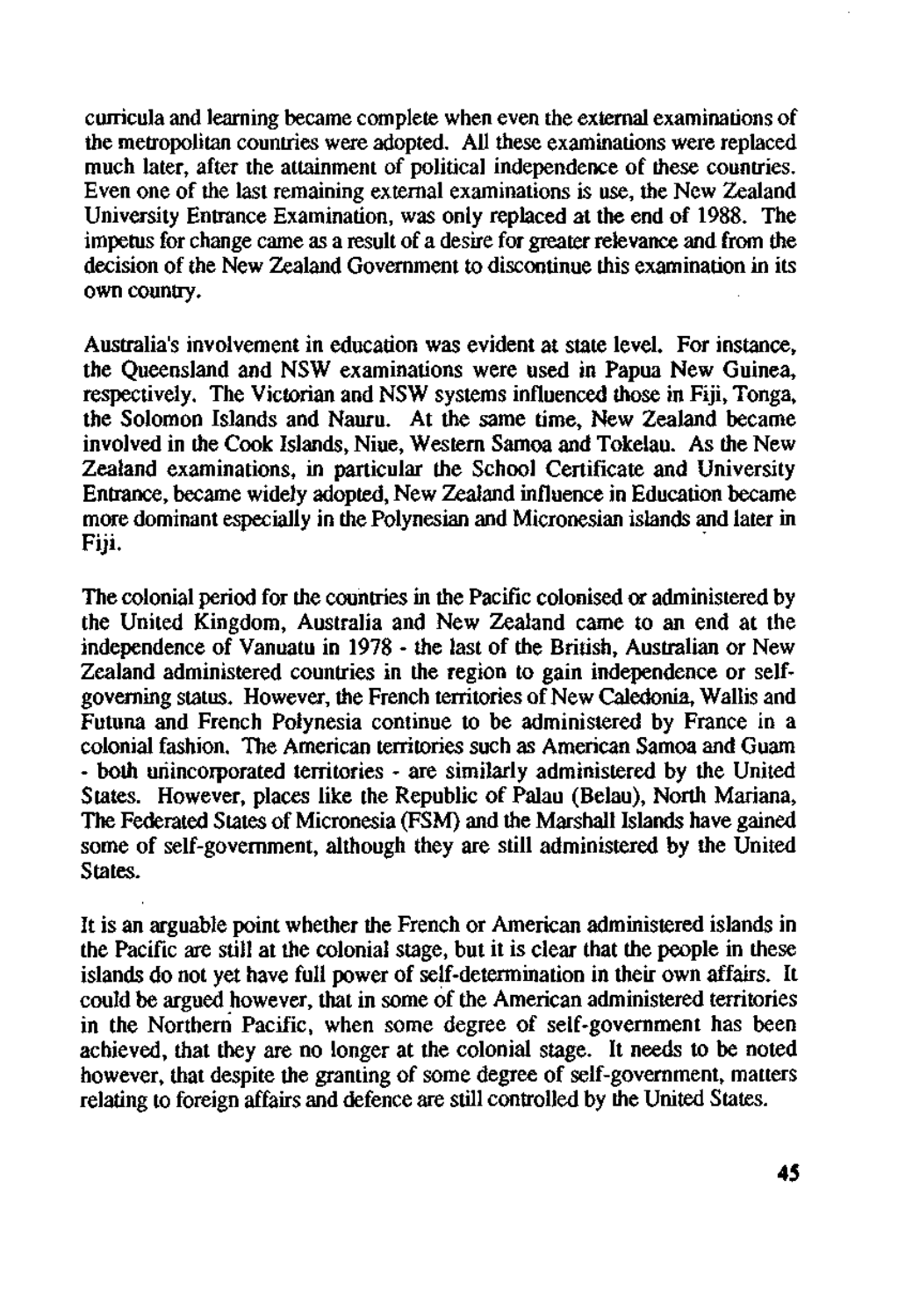In the field of education for both the French and American administered islands, the curriculum orientation and school systems were clearly dominated by their respective metropolitan powers in much the same way the curricula and school systems for former Australian, British and New Zealand possessions were before independence.

#### **The post-colonial** period

In the 1970's when most of the countries formerly administered by Australia, the United Kingdom and New Zealand had achieved or were in the process of achieving independence, there was a strong desire in the region for education to be more relevant to meet the needs of the countries involved. There was wide recognition of the fact that much of what had been taught had not been relevant and that the examinations set from the metropolitan countries gave little opportunity for the study of local environment, history and culture.

One major response to this imbalance was the establishment of a Regional Secondary School Curriculum Development Project in 1970 at the University of the South Pacific (USP) in Fiji, funded by UNESCO. This project was charged with the task of assisting the development of a relevant curricula for the region. The countries involved in the project were those that had been formerly administered by Australia, New Zealand and the United Kingdom excepting Papua New Guinea.

There was also a strong move on the part of the above countries to establish an examination board for the development of local examinations. This was finally established in 1981 with the use of Australian, New Zealand and UK funds and became known as the South Pacific Board for Educational Assessment (SPBEA).

Australia had also been involved with the Morris Commission in 1966. This recommended the establishment of a regional university - the University of the South Pacific - which was set up to meet the high level of manpower needs of the countries in the region. Earlier, Australia had established the University of Papua New Guinea (UPNG) for a similar purpose. Also at this time, Australia was directing its aid to assist the countries of the region set up institutions and organisations to meet their own needs. In the 70's, Australia and New Zealand directed their multilateral aid to the region for the development of capital and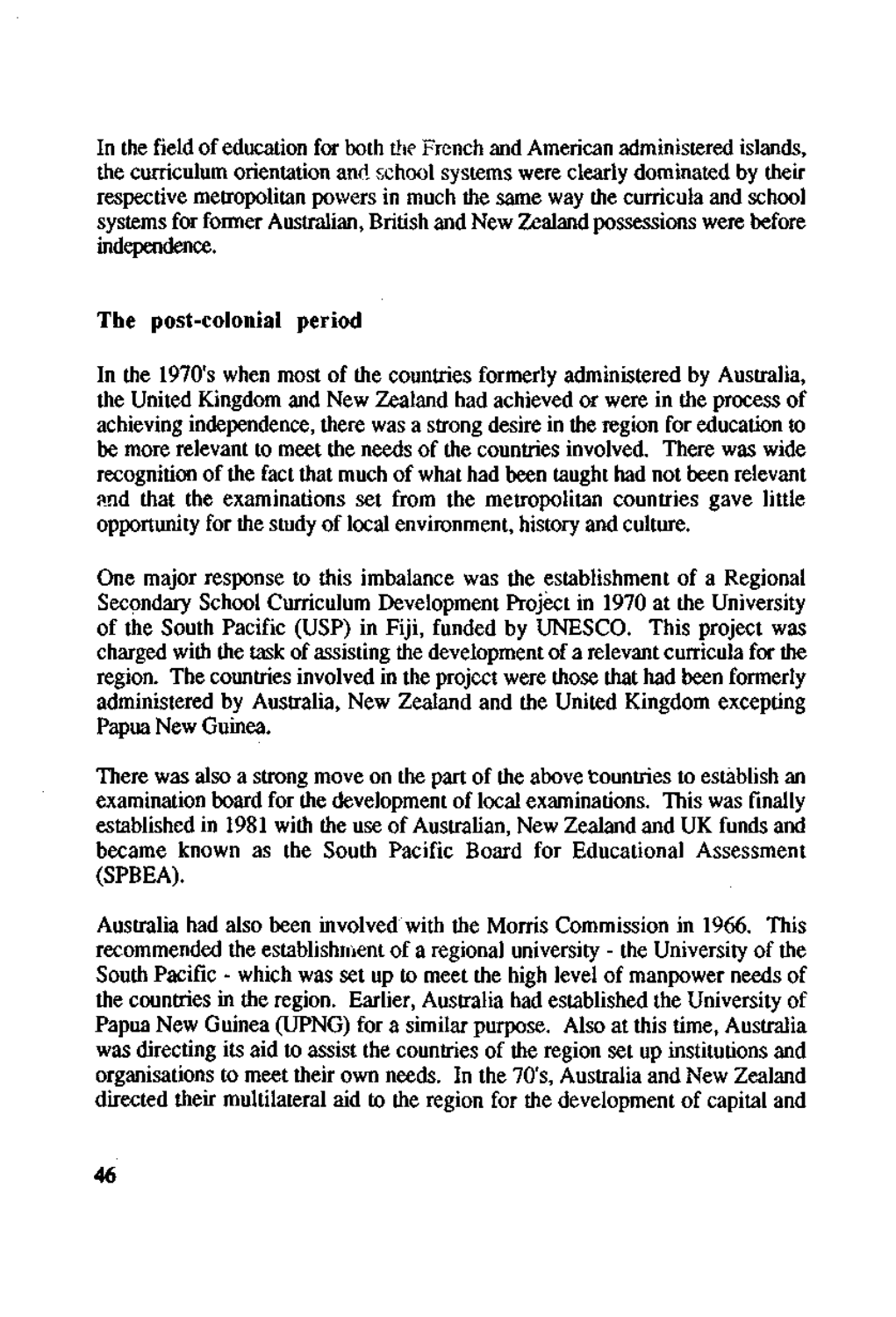staffing assistance in order to enhance the capability of USP to meet the needs and demands of the region. Australia did the same for the University of Papua New Guinea and the new University of Technology also in Lae, Papua New Guinea.

In the area of scholarships, Australia provided awards under the Commonwealth scholarship and Fellowship Scheme for the training of students from the Pacific within Australia. In addition, it also provided the Australian South Pacific Technical Assistance Program for the training in Australia of sponsored personnel from the region.

Australia's policy on education at the same time, reflected in the Report of the Senate Committee on Foreign Affairs and Defence (Sims 1978) was to give support to education relevant to the needs of the region and to examine the extent to which it could help provide facilities for technical, agricultural, marine, mechanical, medical and social welfare training consistent with island requirements and preferably in the islands themselves. Sims (1978, 4-5) supported the notion that training should be provided in Australia only if practicable in the islands.

'Training should be provided in Australia only when not practicable in the islands. The Committee welcomes regional co-operation in education particularly the establishment of university extension centres by the University of the South Pacific in the Islands outside Fiji. The Committee supports the proposed Board of Education Co-operation (sic) and recommends that Australia should be prepared to assist if requested in this area."

Commenting generally on Australian development and assistance, the Sims report said: ".... it is the committee's view that all Australian development assistance must be implemented in such a way that it provides maximum benefit to the peoples of the South Pacific." (Sims 1978,4).

The views of the Sims Committee on this matter was endorsed by another committee, the Education and Training Mission to the South Pacific, which was set up by the Australian Development and Assistance Bureau (AIDAB) in 1981 headed by Mr C.E. Terrell, the Assistant Secretary of Development and Training Board of AIDAB. The Terrell Mission reiterated the need to support self-reliance of the countries of the region and decrease their independence on expatriate personnel. In doing this, the Mission said: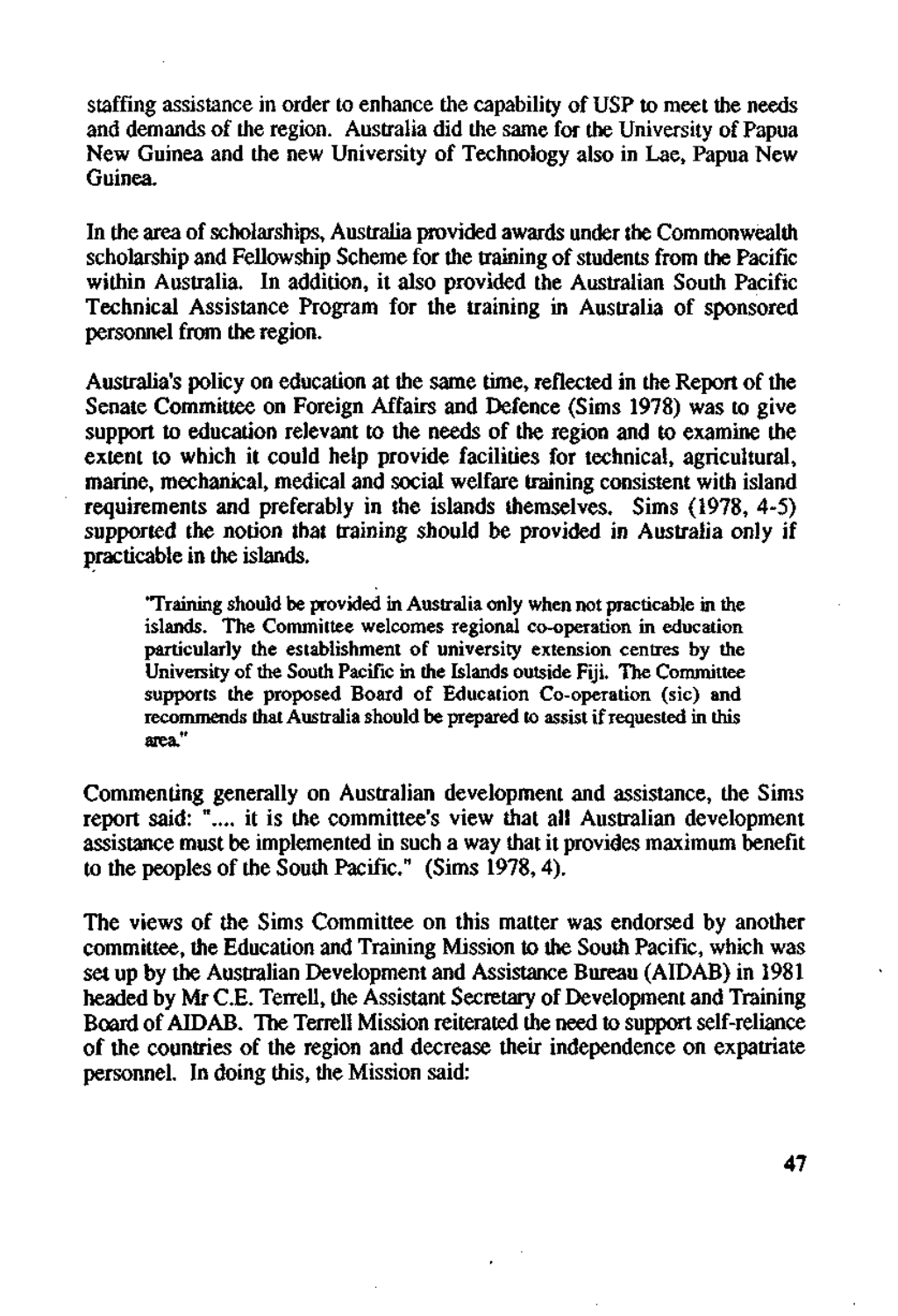The views of the Sims Committee on this matter was endorsed by another committee, the Education and Training Mission to the South Pacific, which was set up by the Australian Development and Assistance Bureau (AIDAB) in 1981 headed by Mr C.E. Terrell, the Assistant Secretary of Development and Training Board of AIDAB. The Terrell Mission reiterated the need to support self-reliance of the countries of the region and decrease their independence on expatriate personnel. In doing this, the Mission said:

"Australia should recognise the regional role of USP of encouraging countries of the region to make maximum use of its facilities and generally limit opportunities to study in Australia to areas in which USP is unable to offer a service or in respect of which there is a particular need outside the region." (AIDAB 1981, 17)

The Mission noted the development of a number of national tertiary institutions in the region and suggested that those institutions should be used whenever appropriate and that a third country training award scheme be set up to facilitate and rationalise the training of people in these institutions. This meant that if scholars were interested in studying in an institution within the region e.g. The Fiji School of Medicine in Fiji, the University of Papua New Guinea, Atenisi Institute in Tonga, they should be able to do so with these awards.

Shortly afterwards, the Australian Government in 1984 set up another committee to review the whole of Australia's aid programme. This committee was headed by Mr R.G. Jackson and its recommendations overturned Australia's earlier policy towards the development of self-reliance with its neighbours and recommended policies dominated by the self-interest in the use of Australian aid.

#### Neo-colonialism

This period began in the mid 80's with the coming out of the Jackson Report. Although the Jackson Committee directed its attention to the whole question of Australian aid, there were specific recommendations relating to the South Pacific which reflected Australia's self interest in the region.

It is interesting to note however, that the Jackson Committee's stated philosophical position with respect to aid and development is difficult to fault until one begins to examine the specific recommendations of the Committee, The Report for example states: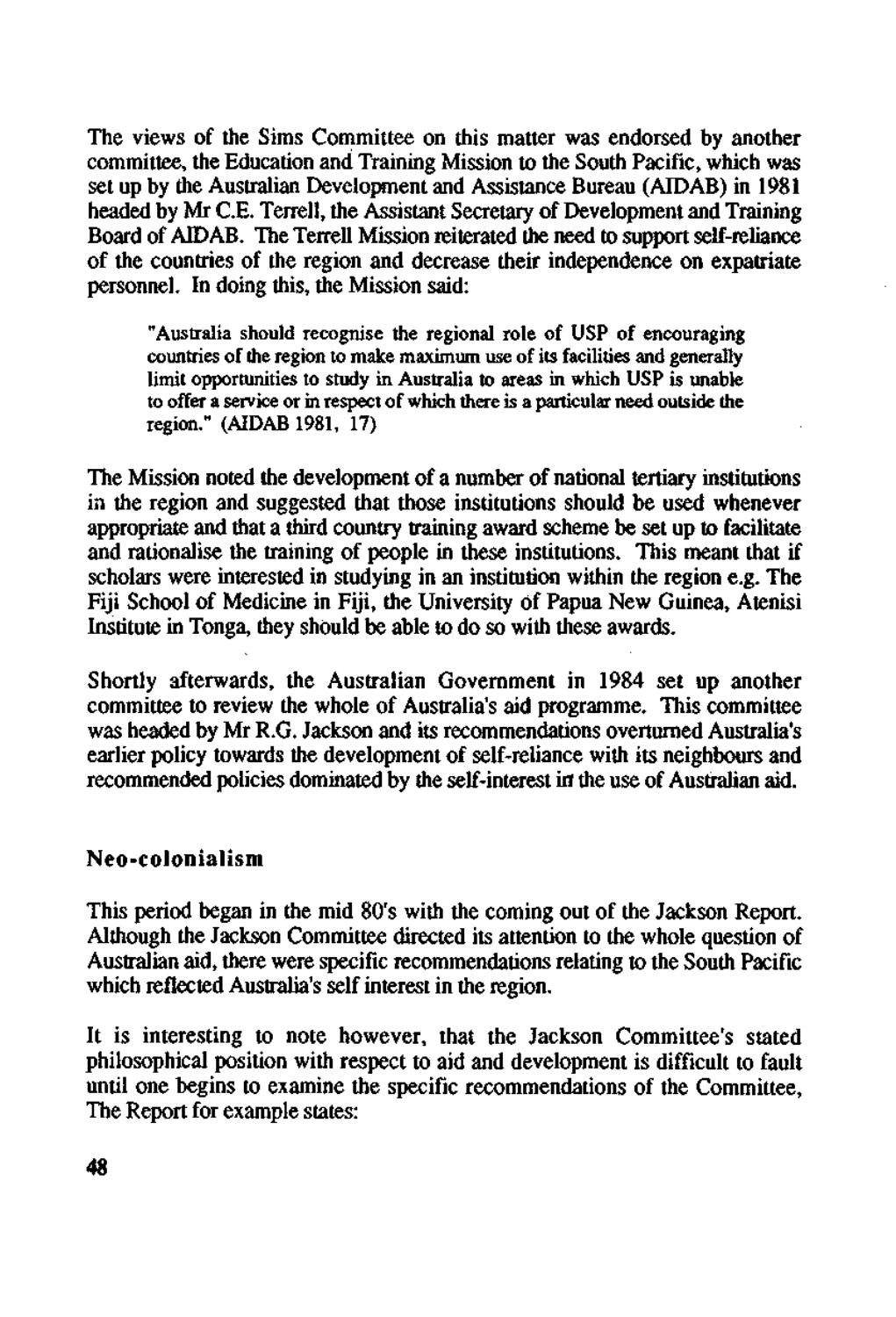"The overriding thrust of aid policy is development, indeed aid has become synonymous with development assistance. Sustained development is dependent on growth with equity. Without growth there can be little redistribution. Without equity, growth does not lead to development. If the majority of the population does not benefit, the impetus for development is lost: growth trickles away into sand. To be effective, aid policy should be focussed on helping developing countries achieve growth, that alleviates poverty and improves income distribution." (Jackson Report 1984, 3).

The Jackson Committee supported the concept of equity and the need to ensure that aid benefits the majority of the population but on the other hand, it undermined in its recommendations, at least in education, the need to support the concept of self-reliance among the island countries of the region. For example, it recommended an open policy in the number of overseas students entering Australia. Also, it favoured the use of bilateral aid for sending students to Australia and recommended the strong involvement of Australian Colleges of Advanced Education and Technical and Further Education (T.A.F.E.) institutions in this regard.

At the same time, the Jackson Committee (1984, 48-49) was not happy with multilateral aid and it recommended that it be held at the 25% level of Australia's total aid budget. This took place at a time when there was a steady increase in bilateral aid - an increase from \$US49 million between the period 1969/70 and 1982/83. This represented an increase from 1% to 9% of Australia's total aid., The Jackson Committee's recommendations laid the basis for the direct involvement of Australian institutions with education projects in many of the countries of the region with the use of increased bilateral aid. This led to the socalled "Academic Buccaneering" described in a recent paper (Baba, 1987) where there was a 'fast buck' to be made. For some Australian institutions the activities took up the 'slack' where there had been major decreases in student numbers. The educational projects that were funded in this way could easily be done by staff of the University of the South Pacific through its Institute of Education and School of Humanities (formerly School of Education). But this was not the policy of AIDAB following the Jackson Report, despite the fact that 70% of the staff of USP were from the region and who had built over the years considerable expertise in the kinds of activities being funded (Report of Vice Chancellor to the University Council, USP 1989). The net effect of this was the undermining of USP and its regional capability and the creation of greater dependence on Australian institutions. Even in areas where Australia had been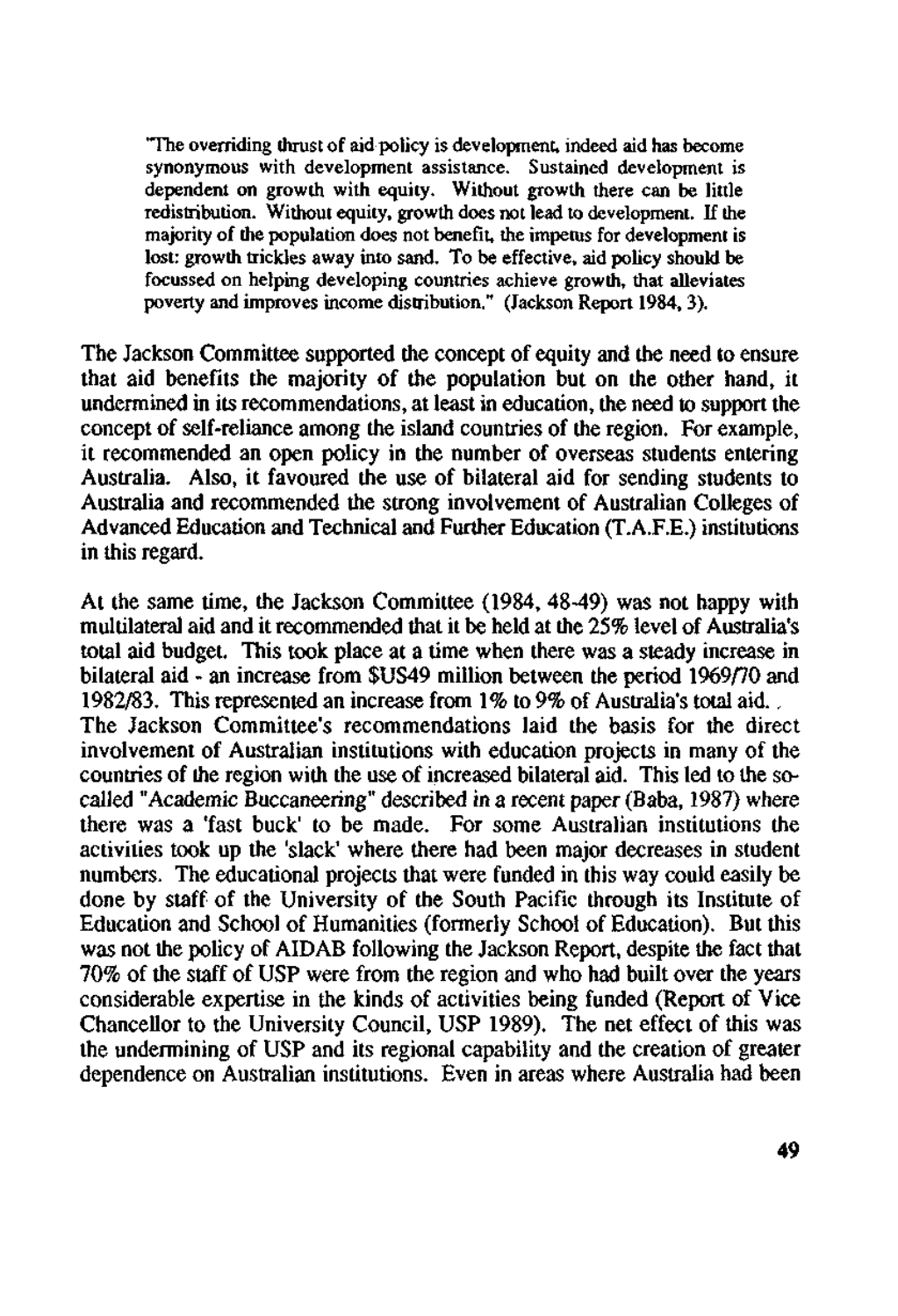involved in multilateral projects in education, as with the World Bank project in the Solomon Islands involving millions of dollars, it had made sure of the involvement of its own academic and related personnel in activities which could easily be handled by academics an professional staff in education from the South Pacific region.

The current policy of 'the sale of education' as an item of trade in the markets of Asia and the Pacific, is designed to further enhance Australia's investment by drawing resources from its neighbours. According to the Minister for Trade in Australia at least A\$100 million could be made from it. This certainly could be regarded as a 'fast buck' and a big one at that, but at what cost? The words of the Minister (Dawkins, 1985) are equivocal when he says:

"The point is that we have a valuable product for which there is an overseas demand. If overseas individuals, organisations or governments are willing and anxious to buy that product - and if it does not entail a diversion of resources away from Australian students - why should we deny them our expertise in this area. And surely changing for the service is preferable to providing it free of charge - that would indeed be to divert scarce resources from Australian students."

The two aspects of the above policy involve first, the "sale" of education programmes by Australia institutions abroad and second, the attraction into Australian institutions of full-fee paying students. This will have major implications not only for the nature of tertiary institutions in Australian but also on the nature and viability of tertiary institutions in Asia and the Pacific.

<Moreover.it>will have a destabilising effect on the long-term relations of the countries in the region and Australia.

### What type of relationship?

It is obvious from the recent changes in Australia's policies that primary consideration is given to the benefits that might accrue to Australia in its dealings with its island neighbours. The use of Australian aid funds to sponsor students to study in Australian institutions, irrespective of whether these courses are available in tertiary institutions in the Pacific, will undermine the viability of Pacific institutions. Also, the use of Australian bilateral aid funds exclusively to fund Australian academics to carry out consultancies in the Pacific region which can easily be done by Pacific scholars and academics will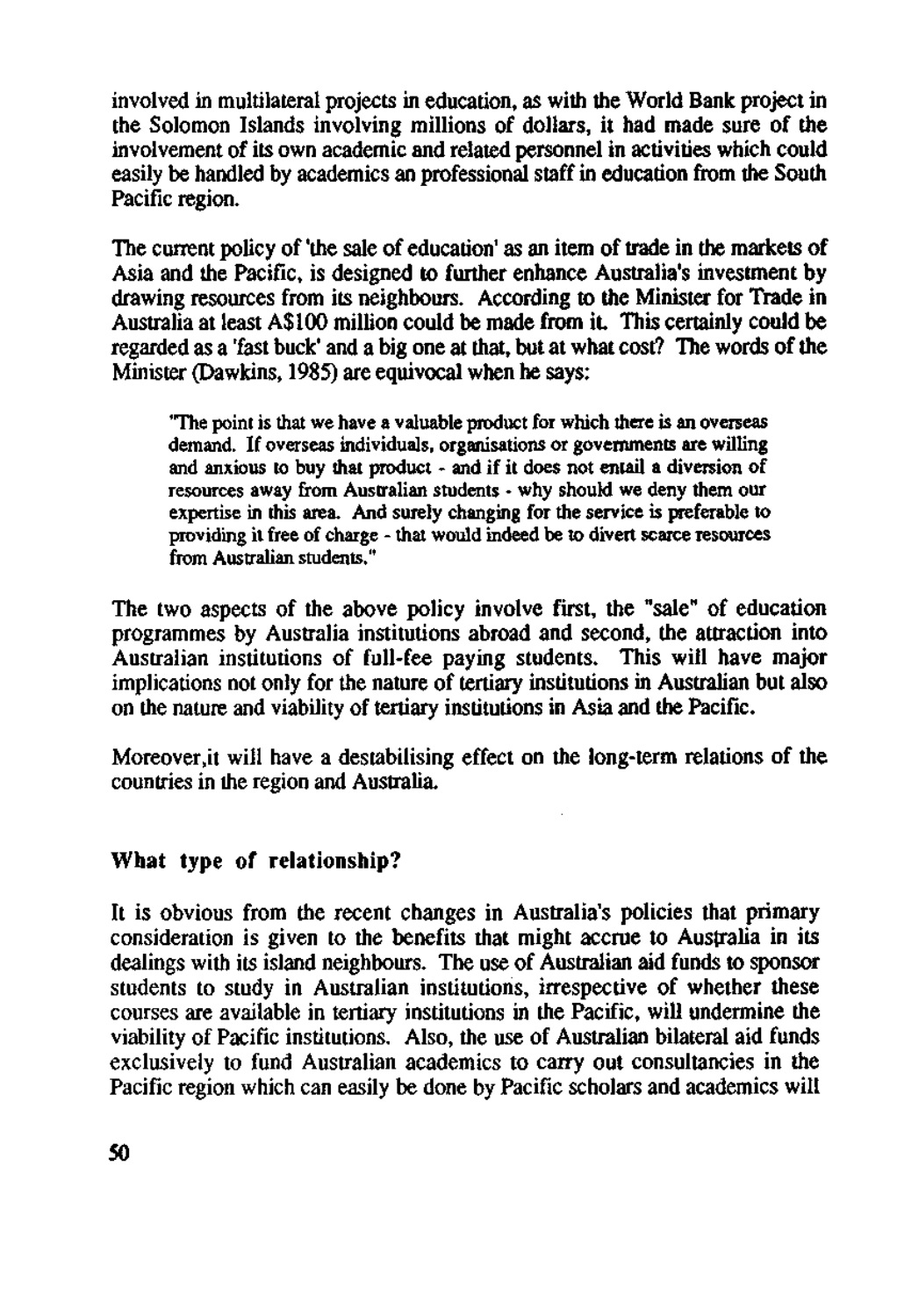not only undermine the standing of such scholars and academics in the eyes of their governments but will also deprive the Pacific Islands of the considerable expertise their own local people have in many critical areas.

In addition, the requirement that Australian funds be used towards the purchase of Australian materials, equipment and technology will tend to encourage the use of inappropriate materials and technology. This will discourage the use of more appropriate local alternatives.

It is obvious in my view that the kind of relationship that has been struck is one-sided. It has been devised to meet Australian needs and interests. This type of relationship can be described as parternalism and not partnership.

It is of utmost importance both to Australia and the Pacific islands to develop a relationship based on mutuality and partnership. This would have been a natural outcome of the pre-Jackson or the Post-Colonial policies in this area. It would require the use of aid to support regional tertiary institutions. It would also require most awards for Pacific Islanders funded through Australian aid to be tenable in Pacific Institutions except in cases where the courses are not available locally or involve some specialised and postgraduate areas. Various restrictions attached to the use of aid funds which require the use of Australian institutions for consultancies need to be relaxed to allow Pacific institutions and personnel to be used substantially. Other restrictions relating to preference of Australian materials and technology also need to be relaxed to encourage the use of more relevant local resources and materials.

Last but not least, a major attitude change needs to be encouraged whereby Australia treats its island neighbours as partners in development and not as 'former colonial possessions' (Hasluck 1965) or objects of exploitation.

## Conclusion

In the past, Australia developed and upheld for some time a genuine partnership with its neighbours in the Pacific. It had an enlightened policy of helping the Islands meet the problems they regarded as important to themselves. At the same time it enhanced the capability of the Islands, through the use of their own organisations to be more self-reliant. However, there is a grave danger that Australia's recent policies will set at risk that partnership which has worked for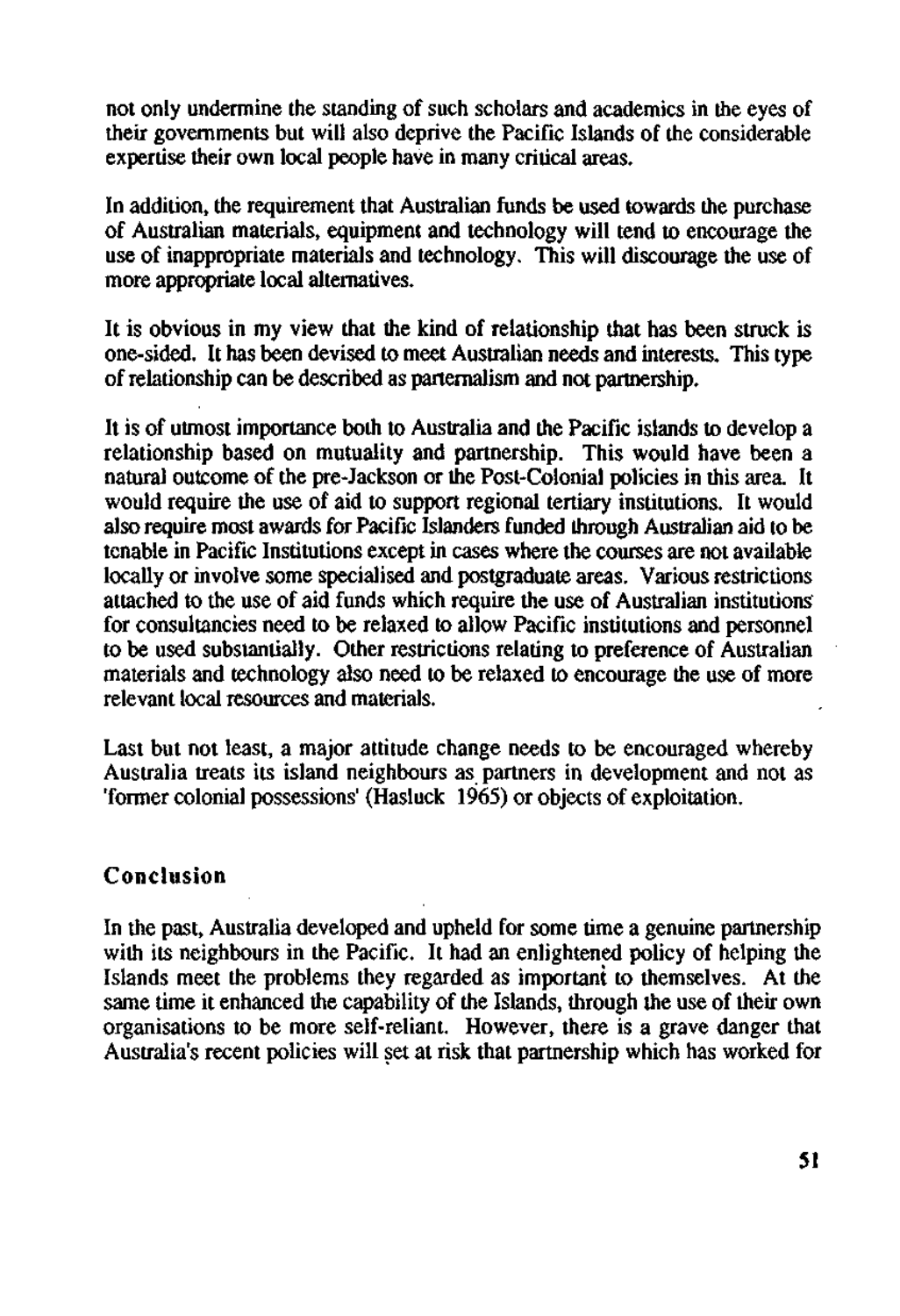so long and led to the mutual benefit of both Australia and the countries of the region.

The words of Sir Paul Hasluck (1965) remind us of the hopes and challenges that we need to bear in mind always in these matters when he addressed a gathering of Australian professional educators some twenty years ago:

"My hope for my fellow Australians is that we may lift ourselves out of the past into the present to look at our neighbours as they are, not former "colonial possessions", not romantic heroes of liberation, but as neighbouring nations, now independent as we are and to help them face up to the responsibilities and the urgent demands of surviving and developing."

Sir Paul (1965,16) added pointedly:

"I suggest that if this educational effort is to prove of lasting value it will not be because of the skills we give but of the ideas and the understanding that we can promote."

I personally feel that these sentiments have even greater relevance and significance today than at that time, as many of the South Pacific Nations are engaged in developing their identity and sense of nationhood, and at the same time increasingly realising the need for 'mutuality' in their partnership with their neighbours be they large or small. They would not therefore readily accept a one-sided approach or an unequal relationship when it comes to aid and development.

#### References

- Ministry of Overseas Development U.K. 1966, *Ministry of the Higher Education Mission to the South Pacific.* The Morris Report, London: H.M.S.D.
- Parliament of the Commonwealth of Australia 1978, *Australia and the South Pacific : Report of the Senate Standing Committee on Foreign Affairs and Defence,* The Sims Report, Canberra: AGPS.
- Australian Development Assistance Bureau (AIDAB) 1981, *Report of the Education and Training Mission to the South Pacific,* The Terrell Report, Canberra: Printwide.
- Commonwealth of Australia 1984, *Report of the Committee to Review Australian Aid Programme,* The Jackson Report, Canberra.: AGPS.